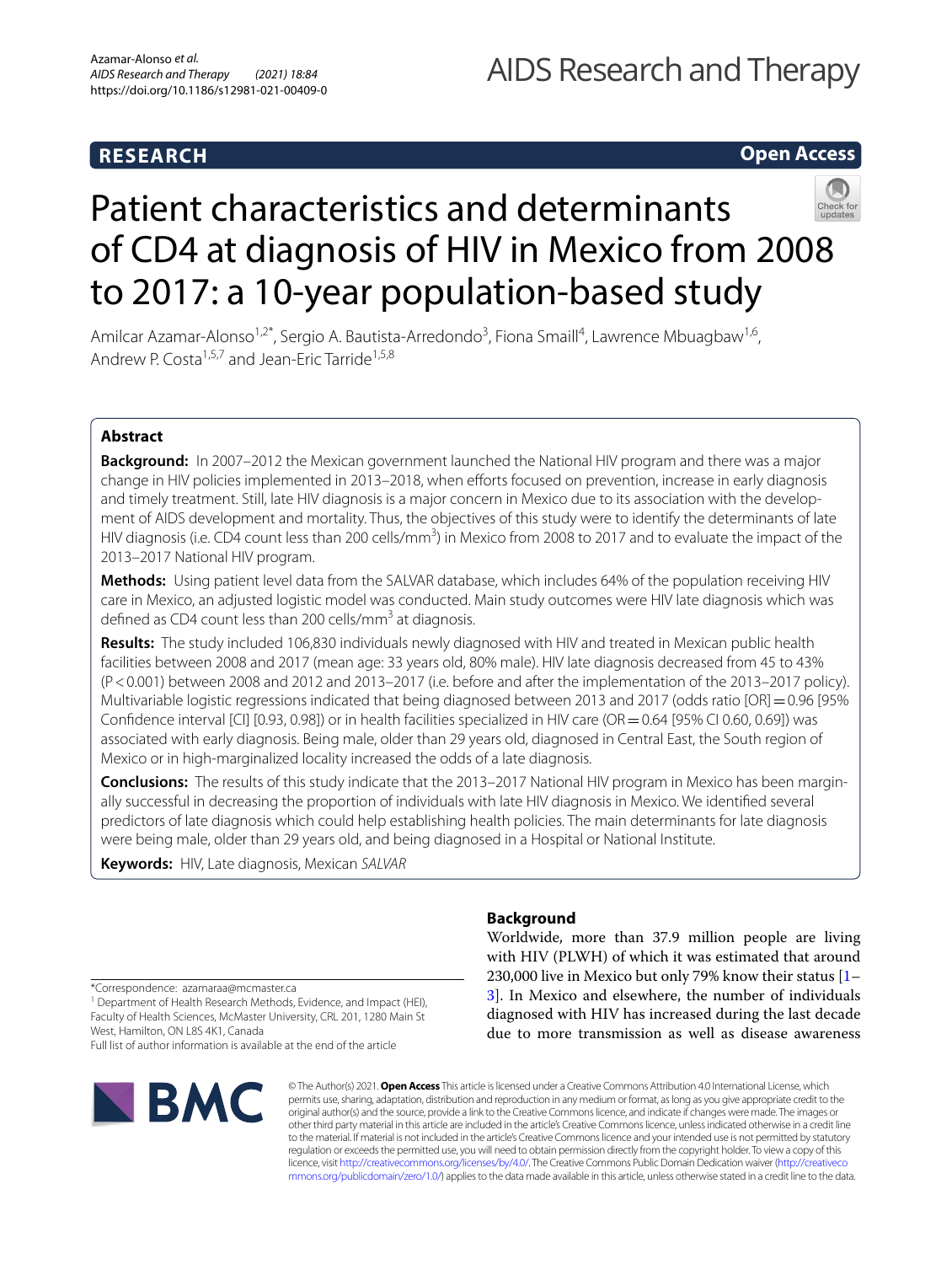and the implementation of programs aimed to identify people at the early stage of the disease [[4\]](#page-8-1). In 2019, approximately 17,000 Mexicans were diagnosed with HIV, most of them were male (85%), between the ages of 25–39 years (70%) and contracted HIV due to sexual contact (71%) [[5\]](#page-8-2). Recognizing the problem as a public health matter, the Mexican government established twenty years ago diferent programs to improve HIV national indicators and the overall health of PLWH. In the beginning, efforts were focused on prevention for high risk populations [\[6](#page-8-3)], and the implementation of rapid testing aimed at pregnant women [[2\]](#page-8-4). An important improvement in HIV policies happened in 2003 when the Mexican government expanded the coverage of HIV treatment and care in public health facilities to people who were unemployed and individuals from the informal sector [\[7,](#page-8-5) [8\]](#page-8-6). In 2007, the National HIV program targeting prevention of HIV transmission in key high-risk populations -e.g. men who have sex with men, sexual workers- was launched and was in efect for 5 years [[2,](#page-8-4) [6\]](#page-8-3). A major change in HIV policies in Mexico was observed in 2013 when the 2013–2018 National HIV program was implemented with the mandate to expand efforts beyond the prevention of HIV transmission among high-risk populations to include populations at a lower risk (e.g. young people and women) and to increase early diagnosis and timely treatment [[9\]](#page-8-7). In 2014, the Mexican clinical guidelines were changed to recommend ART initiation regardless of baseline CD4 count and symptoms [\[9](#page-8-7), [10](#page-8-8)]. One of the key objectives of the 2013–2018 National HIV program was to decrease the percentage of individuals diagnosed with late HIV to 30% in 2017. With prevalence rates reported of 61% between 2001 and 2008 [[11\]](#page-8-9) and 49% between 2008 and 2013 [\[12](#page-8-10)], late HIV diagnosis is a major public issue due to its association with the development of complications (e.g. AIDS) and mortality [[11](#page-8-9)[–13](#page-8-11)]. To support these eforts, the HIV budget also doubled and additional resources were allocated to improve HIV care across Mexico [\[14](#page-8-12), [15](#page-8-13)]. For example, the number of HIV facilities outside of Mexico City increased from 49 in 2007 to 137 in 2017 [\[4](#page-8-1), [16\]](#page-8-14).

Timely diagnosis and initiation of antiretroviral therapy are crucial to ensure optimal health outcomes among PLWH [[17\]](#page-8-15). However very few studies have been conducted to evaluate the impact of Mexican HIV policies on outcomes. For example, one study reported that in 2012 (5 years after the implementation of 2007–2012 HIV national program), more than half of patients died within six months after diagnosis, and the main factor associated with death was a late diagnosis [\[18](#page-8-16)]. More recent government reports have documented that the percentage of individuals diagnosed with less than 200 CD4 cells/ $\text{mm}^3$  decreased from 50 to 40% between 2015 and 2018 [\[19](#page-8-17), [20](#page-8-18)], suggesting a positive impact of the HIV policy in Mexico. However, only one study has examined the predictors of late diagnosis in Mexico using data from 2007 to 2014. While results indicate that men and older adults (more than 50 years old) were at a higher likelihood of late diagnosis [[17](#page-8-15)] compared to the general population, this situation may have changed following the modifcations in HIV policies that happened in Mexico after 2013. To better identify people at high-risk for a late diagnosis, and to inform further policies and strategies in Mexico to reach these people early, the main objectives of this study were to identify the determinants of late HIV diagnosis in Mexico between 2008 and 2017 and to evaluate the impact of the 2013–2017 National HIV Program.

#### **Methods**

#### **Study design**

The design was a retrospective population-based cohort study using Mexican administrative health data from the antiretroviral therapy administration, logistics, and surveillance system (*Sistema de Administración, Logística y Vigilancia de Antirretrovirales—SALVAR* for its acronym in Spanish).

#### **Data source**

The *SALVAR* database is an electronic system created in 2006 by the National Center for the Prevention and Care of HIV/AIDS to manage the clinical information of PLWH enrolled in the HIV/AIDS program led by the Mexican Ministry of Health (approximately 64% of all PLWHs in Mexico). While *SALVAR* was developed in 2006, it was not until 2008 that it was operational across Mexico. Currently, the system contains linked information on more than 172,000 Mexicans living with HIV (e.g. baseline characteristics, treatment regimens) receiving treatment [[20](#page-8-18)].

#### **Study population**

The study population includes adults (18 years or older) diagnosed with HIV between January 1st, 2008, and December 31st of 2017 in health facilities afliated to the Ministry of Health. Children, people who are incarcerated, and people receiving antiretroviral prophylaxis were excluded from the analyses. Individuals with incomplete information on gender, age, date of diagnosis, and results of the frst measurement of Viral Load (VL) and CD4 were also excluded.

#### **Study outcomes**

The primary outcome of the study was HIV late diagnosis, which was defned as CD4 count less than 200 cells/ mm3 closest to the date of diagnosis reported in *SAL-VAR* [[21](#page-8-19)]. As the dataset does not specifically contains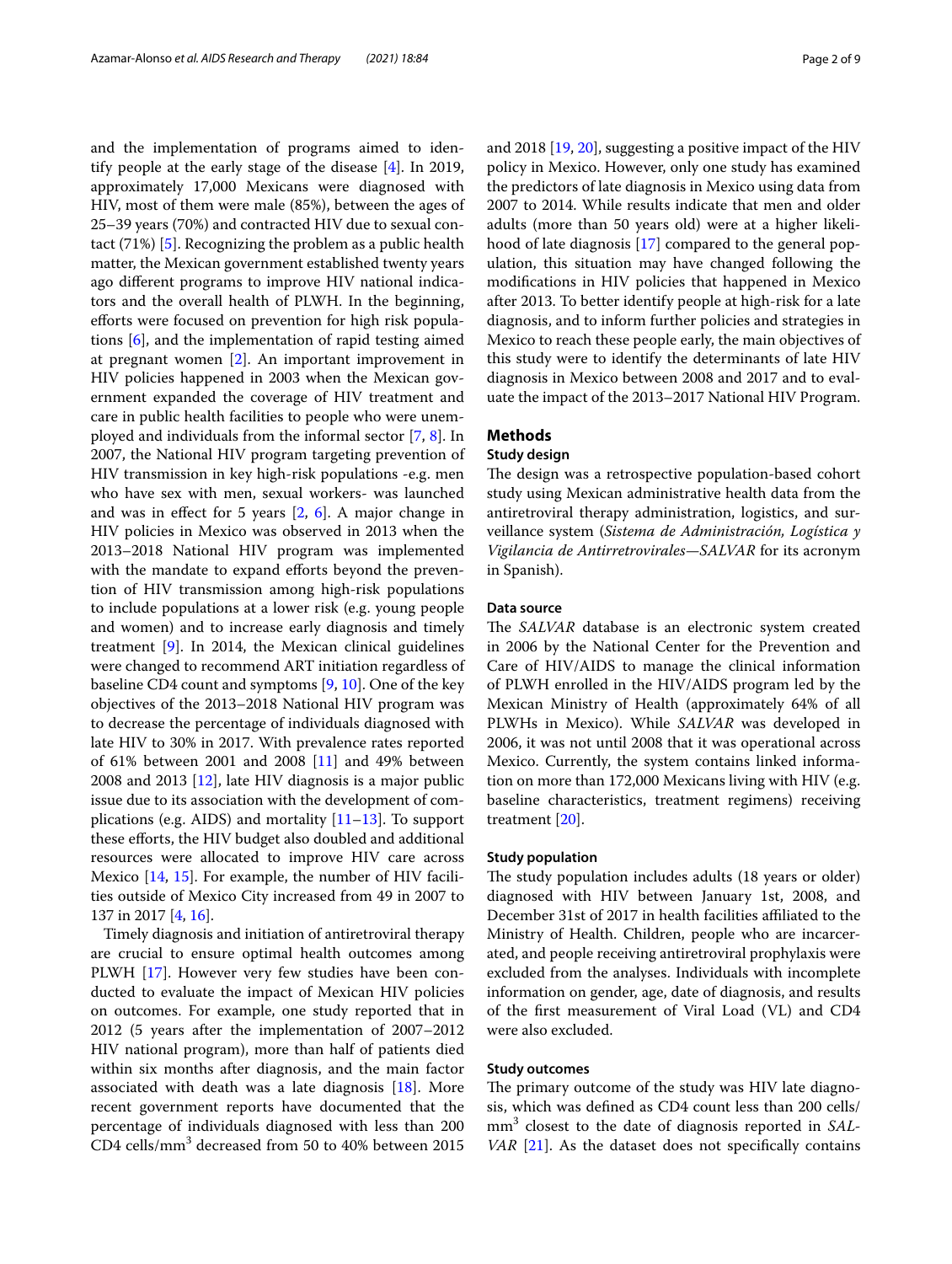a variable for CD4 at moment of diagnosis, it was considered that the measurement closest to the date of diagnosis (or with the same date), was the key measurement. Secondary outcomes included CD4 cell count at time of diagnosis, CD4 cell count stratifed based on WHO recommendations: less than (<) 200, 200–349, 350–499 and, equal or more than  $(\geq)$  500 cells/mm<sup>3</sup> [[22](#page-8-20)], and VL at time of diagnosis stratified as  $VL \le 100,000$  units by milliliters of blood  $(u/ml)$  and more than 100,000  $u/ml$  [[23](#page-8-21)] for descriptive proposes. For CD4, a lower limit of zero and an upper limit of 2,000 cells/ $\text{mm}^3$  was established based on clinical literature [\[17,](#page-8-15) [24](#page-8-22), [25\]](#page-8-23).

#### **Independent variables**

Age was described as a continuous variable reporting the mean and median, also age was categorized in groups (18–29, 30–39, 40–49, 50–59, and ≥ 60 years old). Gender was stratifed as male, female, and transgender. Characteristics related to health facilities were also included. For the purpose of the study, Mexico was divided into fve regions [[18](#page-8-16), [26\]](#page-8-24) (Central West, Central East, Northwest, Northeast, and South) and Mexico City was also counted as an additional region due its large population (25% of Mexicans live in Mexico City) and distinct structural characteristics. In addition, marginalization indices [[11,](#page-8-9) [17](#page-8-15)] grouped into three categories (high/ very high, medium and very low/low) were used to capture social and economic diferences by locality of the health facilities where care is provided. Health facilities in which diagnosis and care are provided were described in terms of (1) Hospitals and National Institutes that provides primary and specialty care in a tertiary level hospital; (2) Ambulatory Centers for Prevention and Attention for HIV/AIDS and Sexually Transmitted Infections (*CAPA-SITS* in Spanish) facilities which are specialized, standalone centers that provide ambulatory care for HIV and STI; and (3) Condesa, a specialized clinic for HIV located in Mexico city and which provides HIV ambulatory care for more than 15,000 PLWH in Mexico City.

#### **Statistical analysis**

Key characteristics of the study population were divided and compared in two periods according to policies changes, between 2008–2012 and 2013–2017. Student t-test and Welch test were presented for normally and non-normally distributed continuous variables while Chi-square tests were used for categorical variables. Due to expected skewness of some variables, mean values along with standard deviations (SDs) as well as median values and interquartile ranges (IQR) were used to summarize continuous variables (e.g. age, CD4 levels). Discrete variables were presented using percentages. Patients' and healthcare facilities' characteristics as well as outcomes (i.e. CD4 and VL) were presented for the periods of analysis to illustrate trends over time.

Logistic regressions were conducted to identify the determinants of late HIV diagnosis (i.e., CD4<200  $cells/mm<sup>3</sup>$ ). All models were adjusted by the covariates mentioned above. In addition, a dummy variable corresponding to the period when diagnosed (2008–2012; and 2013–2017) was used to estimate the impact of the 2013–2018 HIV policies implemented in Mexico. To have a better understanding of the determinants of late HIV diagnosis before and after the implementation of the National HIV program in 2013, separate models were estimated for the period 2008–2012 and 2013–2017. Logistic models were reported using Odds Ratios (OR) and associated confdence interval. Models' goodness of ft was evaluated with Receiver Operating Characteristic (ROC) curves and C-statistic [[27](#page-8-25)], where a C-statistic value of 0.70 or greater indicates good discrimination.

#### **Results**

#### **Study population characteristics**

From the initial 128,387 individuals included in the *SAL-VAR* database for the period 2008–2017, 4,759 were children, 13,802 did not have information on diagnosis, CD4 counts or VL results' date, 2,254 patients did not have information about CD4 and VL, 23 people were on prophylaxis, and 531 were people deprived of their liberty. After excluding these groups (Fig. [1](#page-3-0)), the study population consisted of 107,018 individuals. Compared to individuals with complete data, individuals with missing data were mostly males  $(79.8\% \text{ vs } 60.15\%, \text{ p} < 0.001)$ diagnosed in the Northwest region (13.3% vs 11.8%, p < 0.001), in CONDESA (33.2% vs 13.57%, p < 0.001), and after 2013 (77.8% vs 55.3%, p < 0.001).

Table [1](#page-4-0) summarizes the patients' characteristics at diagnosis over the period 2008–2017 and for each of the two periods of the analysis (2008–2012 and 2013–2017). The median age of the population was 31 years old  $(IQR=25, 39)$  and 80% were males. Almost two thirds of the study population were diagnosed in *CAPASITS* facilities, one third in the Central East region and 94% in regions with low marginality index (less deprived areas). Most of the health facilities were in regions of low marginalization index. Several changes were observed over the two periods of analysis (i.e. 2008–2012 and 2013– 2017). For example, the median age decreased from 32 (IQR: 26, 40) to 31 (IQR: 25, 39) years old between 2008–2012 and 2013–2017 (*P*<*0.001*) while the proportion of individuals aged 18 to 29 years of age at diagnosis increased from 40% in the period 2008–2012 to 45% in 2013–2017 (*P*<*0.001*). During the same period, the proportion of male individuals at diagnosis increased from 77 to 81% (*P*<*0.001*). More individuals were diagnosed in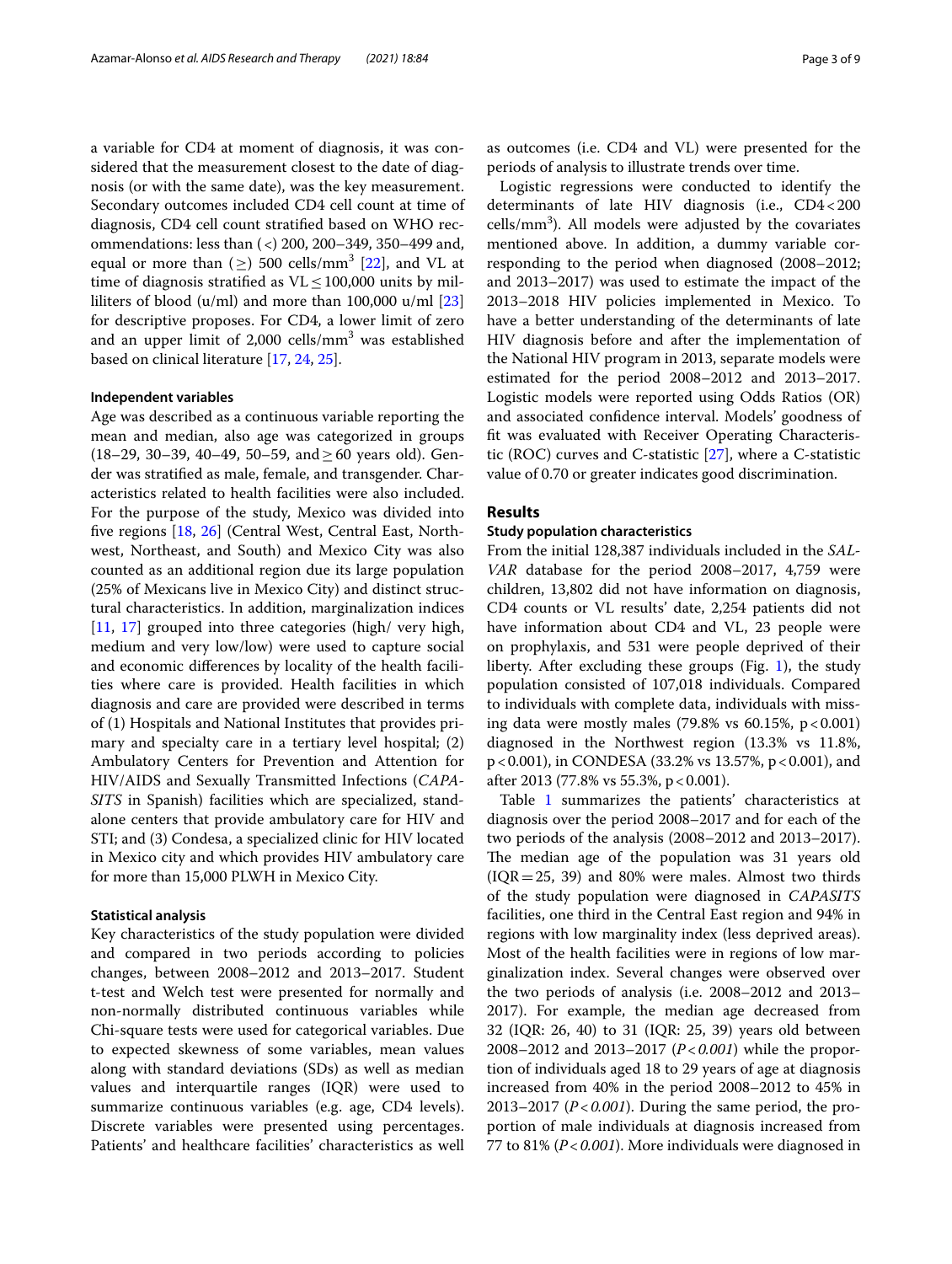

<span id="page-3-0"></span>the South of Mexico over time (*P*<*0.001*) and less in the Northwest region (*P*<*0.001*). Table [1](#page-4-0) provides the details.

#### **CD4 cells and Viral Load levels over time**

Table [1](#page-4-0) also presents the data on CD4 and VL (log10) for the whole population over 2008 and 2017 and for each of the two periods of analysis (2008–2012 and 2013–2017). Overall, the number of individuals with a late diagnosis  $(CD4 < 200$  cells/mm<sup>3</sup> decreased significantly from 45% in 2008–2012 to 43% in 2013–2017 (*P*<*0.001*)). In parallel, the percentage of individuals diagnosed with a VL>100,000 u/ml increased from 35 to 38% in the same period (*P*<*0.001*).

Figure [2](#page-5-0) presents over time the proportion of individuals diagnosed with CD4<200 cells/mm $^3$  according to the type of facilities where they were diagnosed. Considering both periods, less individuals were diagnosed with a late diagnosis in Condesa compared to the population diagnosed in *CAPASITS* or other Hospitals/Institutes

(*P*<*0.001*). More details regarding CD4 trends by year of diagnosis and region, type of health facilities, gender and age group, can be found in the Additional fle [1.](#page-7-1)

#### **Determinants of late diagnosis**

The results of the multivariable logistic regression for CD4 at diagnosis are shown in Table [2](#page-5-1). For CD4, being diagnosed during the period 2013–2017 compared to the previous period was associated with lower odds of late diagnosis (0.96 [95% CI 0.93, 0.98]). Other factors associated with lower odds of late diagnosis were being diagnosed at *CAPASITS* facilities (0.89 [95% CI 0.86, 0.93]) or specialized clinics (0.64 [95% CI 0.60, 0.69]), compared to Hospitals. The variables that significantly increased the odds of a late diagnosis were being male compared to female (1.28 [95% CI 1.24, 1.33]), being older than 29 years old (1.85 [95% CI 1.79, 1.90], 2.24 [95% CI 1.79, 1.90], 2.423 [95% CI 2.30, 2.56], 2.34 [95% CI 2.13, 2.57] respectively for each age group), being diagnosed in a Central East (1.16 [95% CI 1.08, 1.26]) or South region (1.21 [95% CI 1.12, 1.31]) compared to Mexico City, and in a high marginalized locality (1.23 [95% CI: 1.12, 1.35]). However, as shown by the stratifed analyses by time period (Table [2](#page-5-1)), being diagnosed outside Mexico City became a factor associated with lower odds during the period 2013–2017, while it increased the odds of a late diagnosis when diagnosed before 2013. The odds associated with a diagnosis at a later age were also greater for the period 2013–2017. Table [2](#page-5-1) provides the details including the coefficients difference test across periods (Hausman test). As shown in these tables the C statistics in all models were below 0.70.

#### **Discussion**

By analyzing 10 years of data this study has provided new information to better understand the characteristics of the individuals diagnosed with HIV in Mexico between 2008 and 2017 and the impact of HIV policies implemented since 2007. Compared to the 2008–2012 period, more individuals were diagnosed at a younger age, less women were identifed HIV positive, and more individuals were diagnosed in the South of Mexico in the period 2013–2017. Our univariate and multivariable analyses indicate that the actions implemented during the period 2013–17 reduced late diagnosis of HIV [[17\]](#page-8-15) in Mexico by 4% during that time period compared to 2008–2012. Although this diference was statistically signifcant the reduction is marginal and unlikely to be clinically meaningful [\[9](#page-8-7)]. In terms of VL, we observed in parallel an increase in the population's levels of VL after 2013, which could be the result of the 2013–17 initiatives aimed at non-high-risk individuals (such as massive testing, increasing awareness in heterosexual populations)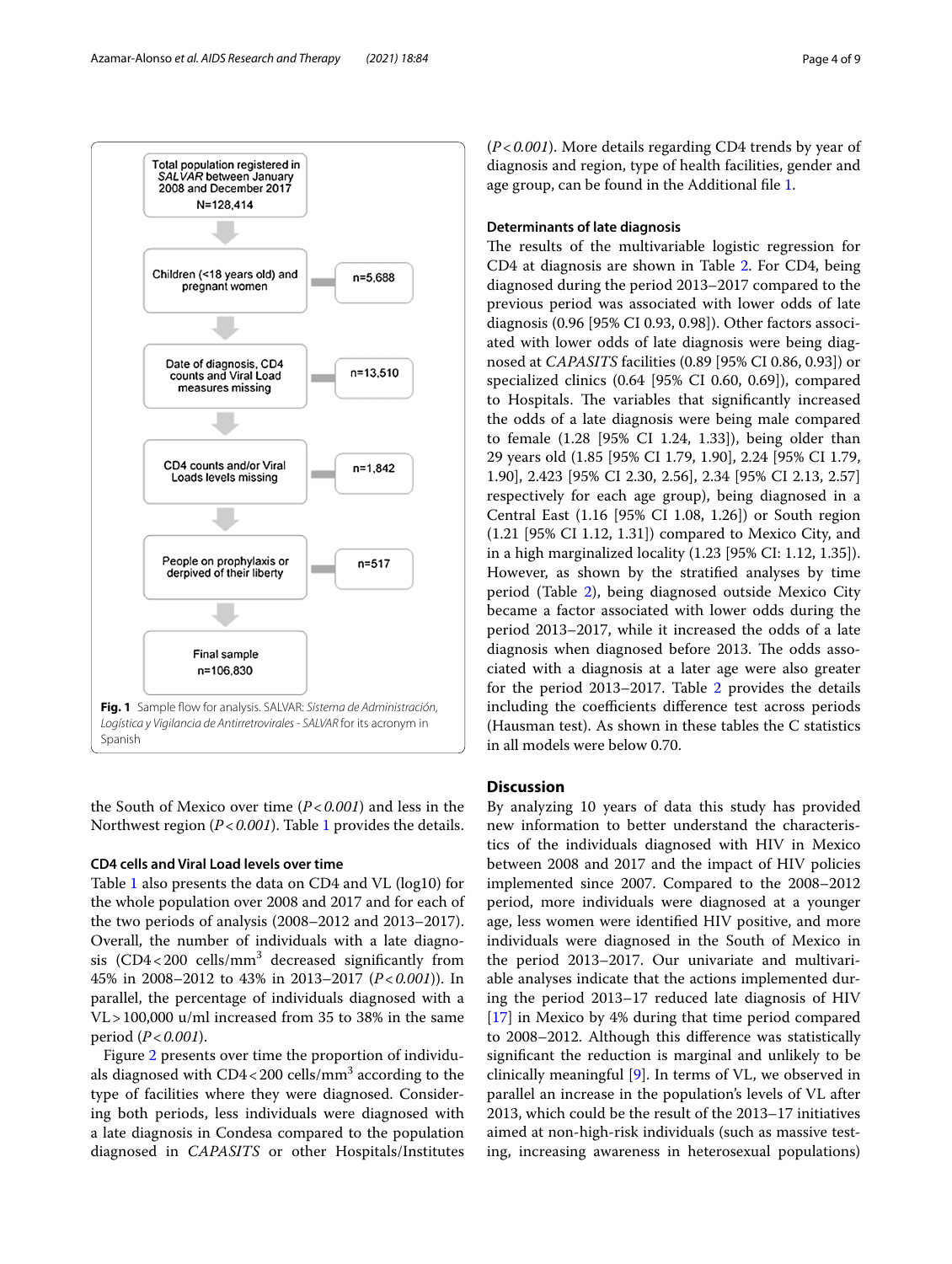<span id="page-4-0"></span>

|  | Table 1 Summary statistics and patients' characteristics, CD4 and viral load at diagnosis at diagnosis, 2008–2017 |
|--|-------------------------------------------------------------------------------------------------------------------|
|  |                                                                                                                   |

|                              | <b>Total</b>      | 2008-2012         | 2013-2017         | P-value |
|------------------------------|-------------------|-------------------|-------------------|---------|
| Sample                       | 107,018           | 47,702 (44.58%)   | 59,313 (55.42%)   |         |
| Age                          |                   |                   |                   |         |
| Mean (SD)                    | 33.09 (10.46)     | 33.50 (10.34)     | 32.53 (10.50)     | < 0.001 |
| Median (IQR)%                | 31 (25, 39)       | 32 (26, 40)       | 31 (25, 39)       |         |
| 18-29 yo                     | 43.28             | 40.04             | 45.72             | < 0.001 |
| 30-39 yo                     | 32.12             | 34.38             | 30.39             |         |
| 40-49 yo                     | 16.77             | 17.88             | 15.94             |         |
| 50-59 yo                     | 6.03              | 5.92              | 6.14              |         |
| $\geq 60$ yo                 | 1.8               | 1.79              | 1.81              |         |
| Gender (%)                   |                   |                   |                   |         |
| Male                         | 79.80             | 77.78             | 81.4              | < 0.001 |
| Female                       | 19.79             | 21.82             | 18.16             |         |
| Transgender                  | 0.41              | 0.40              | 0.41              |         |
| Health facility (%)          |                   |                   |                   |         |
| Hospital/ National Institute | 20.59             | 21.12             | 19.38             | < 0.001 |
| CAPASITS                     | 66.46             | 66.32             | 66.31             |         |
| Specialized clinics          | 13.1              | 12.57             | 14.31             |         |
| Region (%)                   |                   |                   |                   |         |
| Mexico City                  | 16.85             | 16.68             | 17.27             | < 0.001 |
| Central East                 | 30.89             | 31.60             | 31.14             |         |
| Central West                 | 13.10             | 13.61             | 13.18             |         |
| Northeast                    | 13.10             | 13.89             | 11.84             |         |
| Northwest                    | 8.49              | 8.61              | 8.39              |         |
| South                        | 16.85             | 15.61             | 18.17             |         |
| Marginality Index (%)        |                   |                   |                   |         |
| High                         | 2.05              | 1.85              | 2.21              | < 0.001 |
| Medium                       | 1.20              | 1.13              | 1.26              |         |
| Low                          | 93.61             | 97.02             | 96.53             |         |
| CD4 cells                    |                   |                   |                   |         |
| Mean (SD)                    | 289 (254)         | 286 (256)         | 291 (252)         | < 0.001 |
| Median (IQR)                 | 233 (88, 417)     | 226 (88, 410)     | 238 (89, 422)     | < 0.001 |
| $\%$                         |                   |                   |                   |         |
| $< 200$                      | 44.93             | 45.58             | 43.8              | < 0.001 |
| $200 - 349$                  | 22.47             | 22.44             | 22.36             |         |
| 350-499                      | 15.91             | 14.84             | 16.01             |         |
| $\geq$ 500                   | 17.79             | 17.14             | 17.83             |         |
| Viral Load (log10)           |                   |                   |                   |         |
| Mean (SD)                    | 4.28 (1.39)       | 4.15 (1.42)       | 4.38 (1.36)       | < 0.001 |
| Median (IQR)                 | 4.67 (3.56, 5.27) | 4.59 (3.13, 5.19) | 4.73 (3.80, 5.32) |         |
| $\%$                         |                   |                   |                   |         |
| $\leq$ 100,000 u/ml          | 62.72             | 64.76             | 61.35             | < 0.001 |
| > 100,000 u/ml               | 37.44             | 35.24             | 38.65             |         |

*SD* Standard Deviation. *Yo* years old. *IQR* Interquartile. *CAPASITS* Ambulatory Centers for Prevention and Attention for HIV/AIDS and Sexually Transmitted Infections in Spanish. Source: Authors' creation with information of *SALVAR*

with an advanced stage of the disease  $[28]$  $[28]$ . The increase in VL between the two time periods could also be the result of the 2013–2017 policies to improve early diagnosis as some individuals may have been diagnosed with high levels of VL due to a recent infection, which is often associated with a peak, although this is an unlikely theory [[29\]](#page-8-27). Still 42% of Mexicans are being diagnosed with CD4<200 cells/mm3, compared to a governmental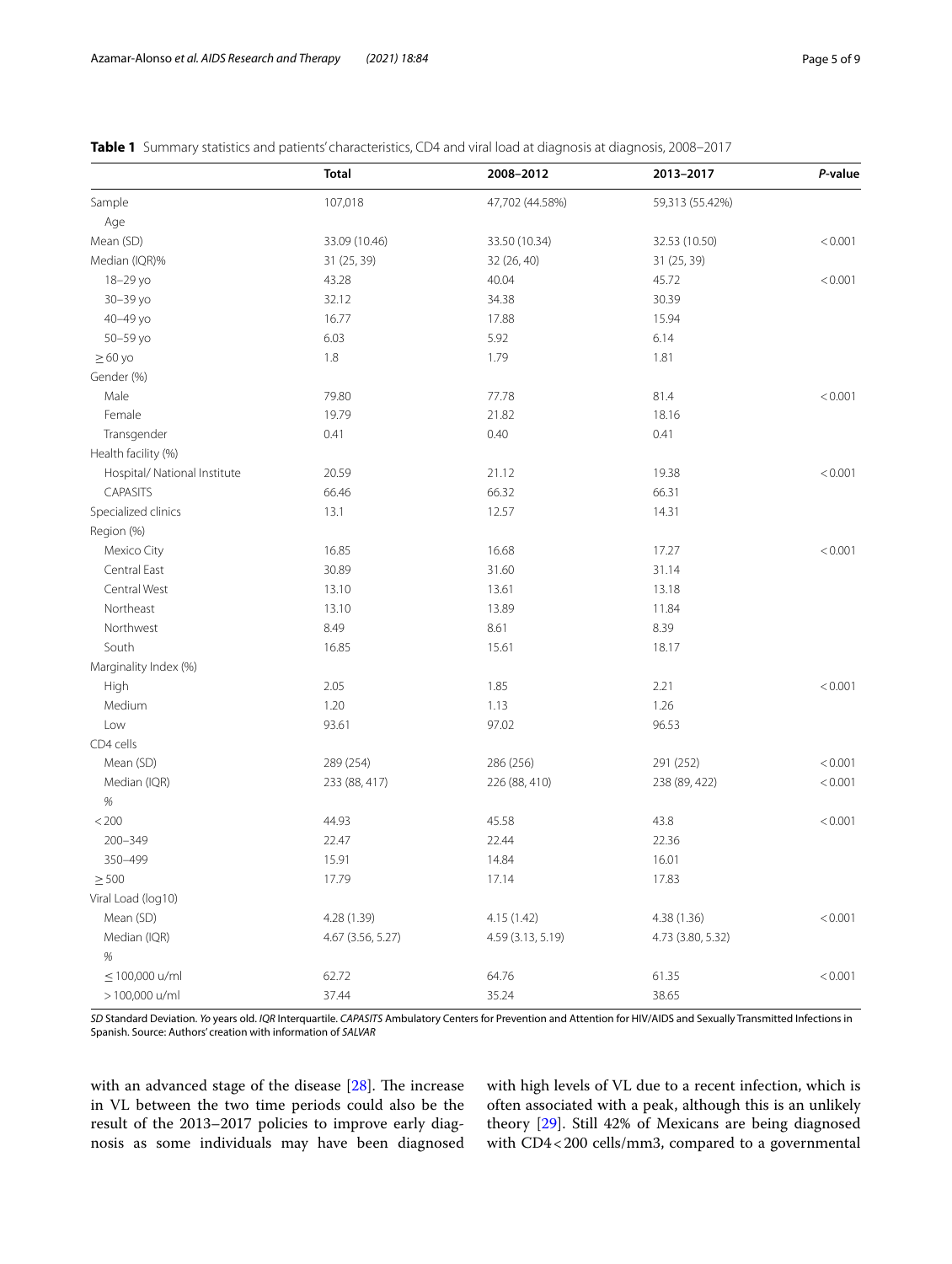

<span id="page-5-0"></span>objective of 30% late diagnosis in 2017. Our stratifed analyses also showed a strong regional efect during the period 2013–2017, with living outside of Mexico City or being diagnosed in a CAPASITS facility decreasing the odds of a late diagnosis. These results could be explained by an increase in HIV health facilities (i.e. *CAPASITS*) outside Mexico City (from 49 in 2007 to 137 in 2017) [\[4](#page-8-1), [16\]](#page-8-14) and the change from a decentralized to an integrated approach to HIV treatment and care in all HIV facilities in Mexico [\[9](#page-8-7)] as a result of the implementation of the 2013–17 National plan.

It is difficult to compare our results to other studies conducted in Mexico due to diferent study designs or period of analysis. However our results are similar to the fndings of Carrizosa et al. [\[30](#page-8-28)] who reported a late diagnosis rate of 43.2% in 2010. Findings are also aligned with the results presented by Hernandez Romieu et al. [[17\]](#page-8-15) who reported using data from 2007 to 2014 that being male and being older increased the odds of a late diagnosis. Compared to this study, we also showed that being diagnosed in *CAPASITS* or Condesa reduced the risk of a late diagnosis compared to being diagnosed in non-specialized HIV hospitals, which could be explained by the organization of the HIV testing centers within the Mexican Health System. As opposed to *CAPASITS* which are the main HIV treatment centers, many individuals are referred to hospitals or Institutes because they present a complicated health profle and many of them will be diagnosed with AIDS in that context. Furthermore, Mexico City has the largest hospitals and expertise to treat individuals with very advanced HIV, which could explain some of the results. Another study among

| Variable                                                        | OR<br>CD4 (1:<200<br>cells/mm <sup>3</sup> )<br>All periods | ΟR<br>CD4 (1:<200<br>cells/mm <sup>3</sup> )<br>2008-2012 | ΟR<br>CD <sub>4</sub><br>(1:200)<br>cells/mm <sup>3</sup> )<br>2013-2017 |
|-----------------------------------------------------------------|-------------------------------------------------------------|-----------------------------------------------------------|--------------------------------------------------------------------------|
| Period of diagnosis (reference 2008-2012)                       |                                                             |                                                           |                                                                          |
| 2013-2017                                                       | $0.96***$<br>(0.93, 0.98)                                   |                                                           |                                                                          |
| Gender (reference female)                                       |                                                             |                                                           |                                                                          |
| Male                                                            | $1.28**$                                                    | $1.33***$                                                 | $1.26***$                                                                |
|                                                                 | (1.24, 1.33)                                                | (1.27, 1.40)                                              | (1.20, 1.32)                                                             |
| Transgender                                                     | 0.94                                                        | 1.09                                                      | 0.84                                                                     |
|                                                                 | (0.77, 1.15)                                                | (0.81, 1.47)                                              | (0.64, 1.10)                                                             |
| Age group (reference 18-29)                                     |                                                             |                                                           |                                                                          |
| $30 - 39$                                                       | $1.85***$                                                   | $1.66***$                                                 | $2.00**$                                                                 |
|                                                                 | (1.79, 1.90)                                                | (1.59, 1.73)                                              | (1.92, 2.08)                                                             |
| $40 - 49$                                                       | $2.24***$                                                   | $1.87***$                                                 | $2.59***$                                                                |
|                                                                 | (1.79, 1.90)                                                | (1.78, 1.97)                                              | (2.47, 2.72)                                                             |
| $50 - 59$                                                       | $2.43***$                                                   | $1.98***$                                                 | $2.83***$                                                                |
|                                                                 | (2.30, 2.56)                                                | (1.82, 2.1)                                               | (2.63, 3.04)                                                             |
| >60                                                             | $2.34***$                                                   | $1.79***$                                                 | $2.87***$                                                                |
|                                                                 | (2.13, 2.57)                                                | (1.56, 2.05)                                              | (2.53, 3.25)                                                             |
| Region (Mexico City)                                            |                                                             |                                                           |                                                                          |
| Central East                                                    | $1.16*$                                                     | $1.50***$                                                 | 0.90                                                                     |
|                                                                 | (1.08, 1.26)                                                | (1.34, 1.67)                                              | (0.80, 1.01)                                                             |
| Central West                                                    | $0.89*$                                                     | $1.16*$                                                   | $0.68**$                                                                 |
|                                                                 | (0.82, 0.96)                                                | (1.04, 1.29)                                              | (0.61, 0.76)                                                             |
| Northwest                                                       | 0.97                                                        | $1.28***$                                                 | $0.74***$                                                                |
|                                                                 | (0.89, 1.05)                                                | (1.14, 1.43)                                              | (0.66, 0.86)                                                             |
| Northeast                                                       | 1.06                                                        | $1.49***$                                                 | $0.77***$                                                                |
|                                                                 | (0.97, 1.16)                                                | (1.32, 1.68)                                              | (0.68, 0.86)                                                             |
| South                                                           | $1.21***$                                                   | $1.55***$                                                 | 0.94                                                                     |
|                                                                 | (1.12, 1.31)                                                | (1.39, 1.74)                                              | (0.84, 1.05)                                                             |
| Type of health facility (reference hospital/National Institute) |                                                             |                                                           |                                                                          |
| <b>CAPASITS</b>                                                 | $0.89*$                                                     | $0.84***$                                                 | $0.93*$                                                                  |
|                                                                 | (0.86, 0.93)                                                | (0.80, 0.89)                                              | (0.89, 0.99)                                                             |
| Specialized clinics                                             | $0.64***$                                                   | $0.70***$                                                 | $0.56***$                                                                |
|                                                                 | (0.60, 0.69)                                                | (0.63, 0.78)                                              | (0.50, 0.62)                                                             |
| Index of marginalization (reference low)                        |                                                             |                                                           |                                                                          |
| Medium                                                          | 1.07                                                        | 0.92                                                      | $1.17***$                                                                |
|                                                                 | (0.95, 1.20)                                                | (0.77, 1.10)                                              | (1.00, 1.37)                                                             |
| High                                                            | $1.23**$                                                    | 0.99                                                      | $1.43***$                                                                |
|                                                                 | (1.12, 1.35)                                                | (0.86, 1.15)                                              | (1.27, 1.62)                                                             |
| Observations                                                    | 107,018                                                     | 47,705                                                    | 59,313                                                                   |
| C-Statistics                                                    | 0.6158                                                      | 0.6009                                                    | 0.6165                                                                   |

<span id="page-5-1"></span>**Table 2** Multivariate Logistic Regression for CD4 at Diagnosis, 2008–2017

Italic values indicate signifcance of p-value (p < 0.05)

p<0.01, \* p<0.05, + p<0.10. (95% Confidence Interval). OR: Odds Ratio. CAPASITS: Ambulatory Centers for Prevention and Attention for HIV/AIDS and Sexually Transmitted Infections in Spanish

women using 2012–13 data from 4 clinics in Mexico also found that being older increased the risk of late diagnosis [[31\]](#page-8-29). On the other hand, while we found that being male increased the risk of a late diagnosis, a study conducted in 2011–12 in Mexico city, reported that women were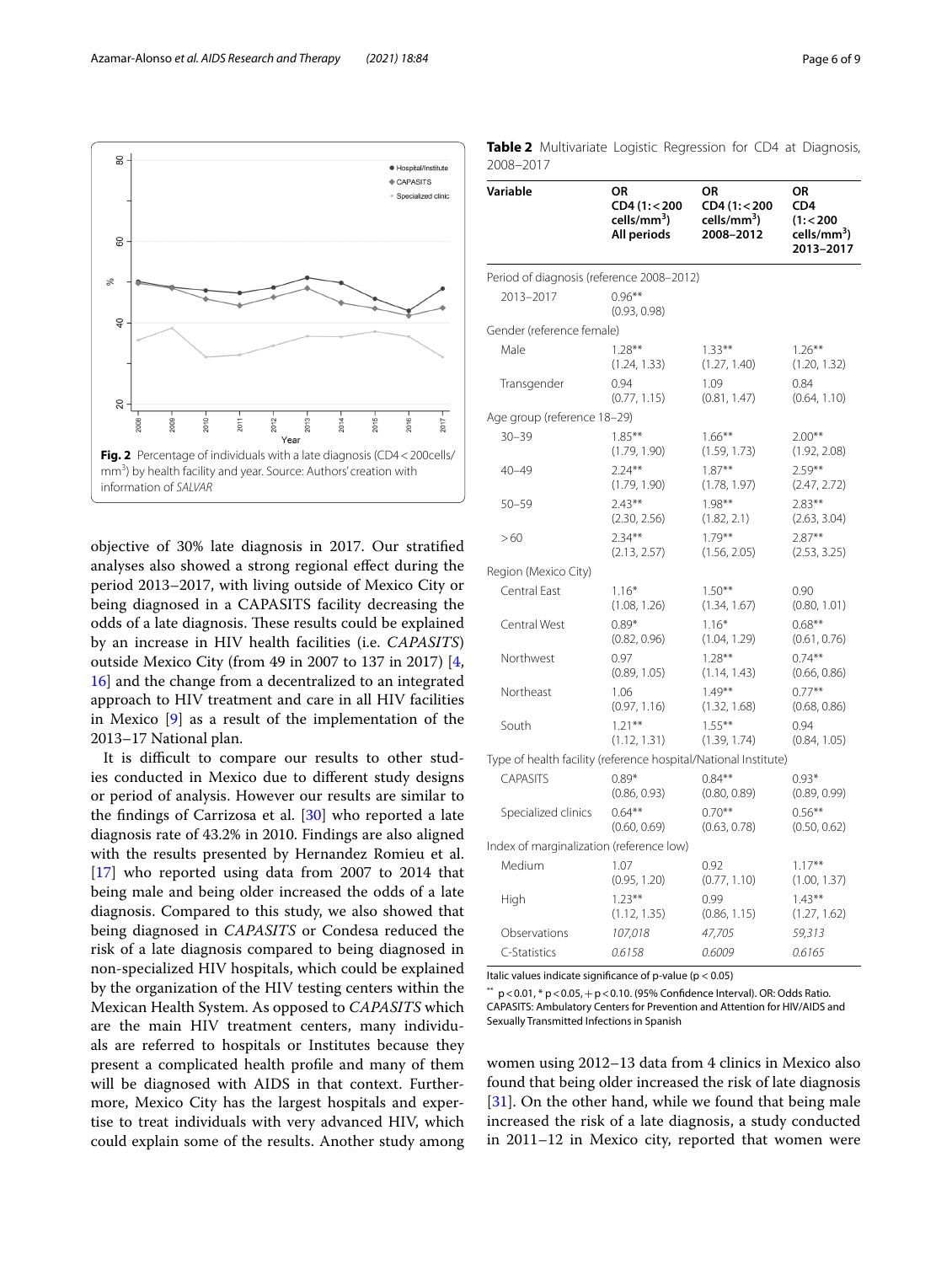more likely to be diagnosed later given that they have no suspicious of risk of infection due to their cultural and social disadvantage  $[16, 31]$  $[16, 31]$  $[16, 31]$  $[16, 31]$ . These results could indicate that the prevention programs and early diagnosis policies no longer exclusively target high-risk populations (men who have sex with men and transgender population) and are consistent with the objectives established in the National Program in 2013 [\[9](#page-8-7)]. Similarly, belong to the younger group represents a protective factor for a late diagnosis, which could be explained for a higher perception of risk and, therefore routinely testing, or because the treatment is free, even unemployed and unsecured young people could access care [\[11,](#page-8-9) [17](#page-8-15)]. Compared to the studies previously conducted in Mexico around HIV, our study provides new information as we also evaluated the impact of the 2013 National Specifc Action program. We also showed that determinants of late diagnosis changed before and after the implementation of the 2013–2017 HIV policies and found important diferences at the regional level.

When interpreting the results some limitations should be noted. First it was assumed that the closest measure to diagnosis observed in *SALVAR* database for CD4 and VL was the frst measure taken at moment of diagnosis of HIV, which may not be always accurate. While we conducted regression analyses to identify the determinants of late diagnosis and VL levels, we were constrained by the list of variables available in the database and there may be unmeasured confounders such as the increase in number of health facilities and distribution across Mexican regions, or some risk factors (such as no use of condom, multiple sexual partners) associated with selfperception of risk systematically diferentiating the population reaching heath care. In addition, this analysis was limited by the design of SALVAR. Initially, the database was conceived to only capture data related to ART logistic, and administration. However, in 2008 (the frst year of our analyses), the scope of SALVAR was expanded to incorporate and track information on CD4 and VL and other socio-economic characteristic [\[32](#page-8-30)], which are used in our analyses. SALVAR data base does not start collecting patient's information when people are diagnosed, but when they start treatment; therefore, we considered that eventually those diagnosed patients will receive ART and the database will capture both dates: date of diagnosis, and date of treatment initiation. Also, while the *SALVAR* database contains a variable to document the transmission route, we could not include this variable in our models as more than 80% of the data were missing. As it is well known, transmission route is a key determinant for a self-perception of risk, and late diagnosis [[33\]](#page-8-31)). This could explain why our logistic regression models had moderate discrimination. Moreover, *SALVAR* does not account for the whole PLWH in Mexico, only for those registered in the Ministry of Health receiving treatment. As such, some individuals (e.g., diagnosed with an advanced AIDS-defning event that never received treatment or with a high CD4 without the need for immediate treatment) may not be registered in SALVAR. Although this proportion is unknown, we believe that this population is not large due to the existence and expansion of *CAPA-SITS* after 2013 and the push for a decentralized and universal access to HIV care in Mexico. Unfortunately, it is not possible to account for any correlation between testing and late diagnoses because Mexican records only capture positive diagnosis and treatment linkage. Moreover, given the design of the models, we cannot claim that policy was completely responsible for changes in levels of late diagnosis, these could be also part of an increasing awareness and readiness for HIV testing and the disease in general, and a reduction of discrimination and stigma. However, we adjusted the model by possible trend with a period variable. Finally, around 12 percent of individuals were missed as their data on date of diagnosis or CD4 measures were missing. However, the study still has a large sample size and should be representative of the PLWH receiving ART treatment in Mexico although we cannot evaluate the direction or magnitude of a possible bias regarding these missing values*.* We were also limited to the variables available in SALVAR and while several determinants associated to the health system were available for analyses, several variables which could explain late diagnosis were not available (e.g., education, distance to clinics) or had a high level of missing data (e.g., indigenous status, mode of transmission). Finally, the Mexican health public system is fragmented in two main big institutions (i.e., MoH and IMSS) and there are individuals who go from one system to another system, which means that some individuals captured in SALVAR could have been advanced on their diagnosis when changing health system. However, we believe that this should not impact the generalizability of our results as only 2.1% of individuals captured in SALVAR database would move out of the Mexican MoH system. In addition, if an individual comes from a non-SALVAR/MOH system, the key information for that patient would be transferred to SAL-VAR including information on date of diagnosis and CD4 measures. The study represents a first approach to associate measurable factors with late diagnosis and provide evidence for further research. Despite these limitations, our study has several strengths including the use a population-based cohort representing approximately 64% of the population receiving HIV care in Mexico. This is also the frst study using and analyzing data later than 2014.

As it was mentioned before, some hypotheses can be formulated with all the information presented. We have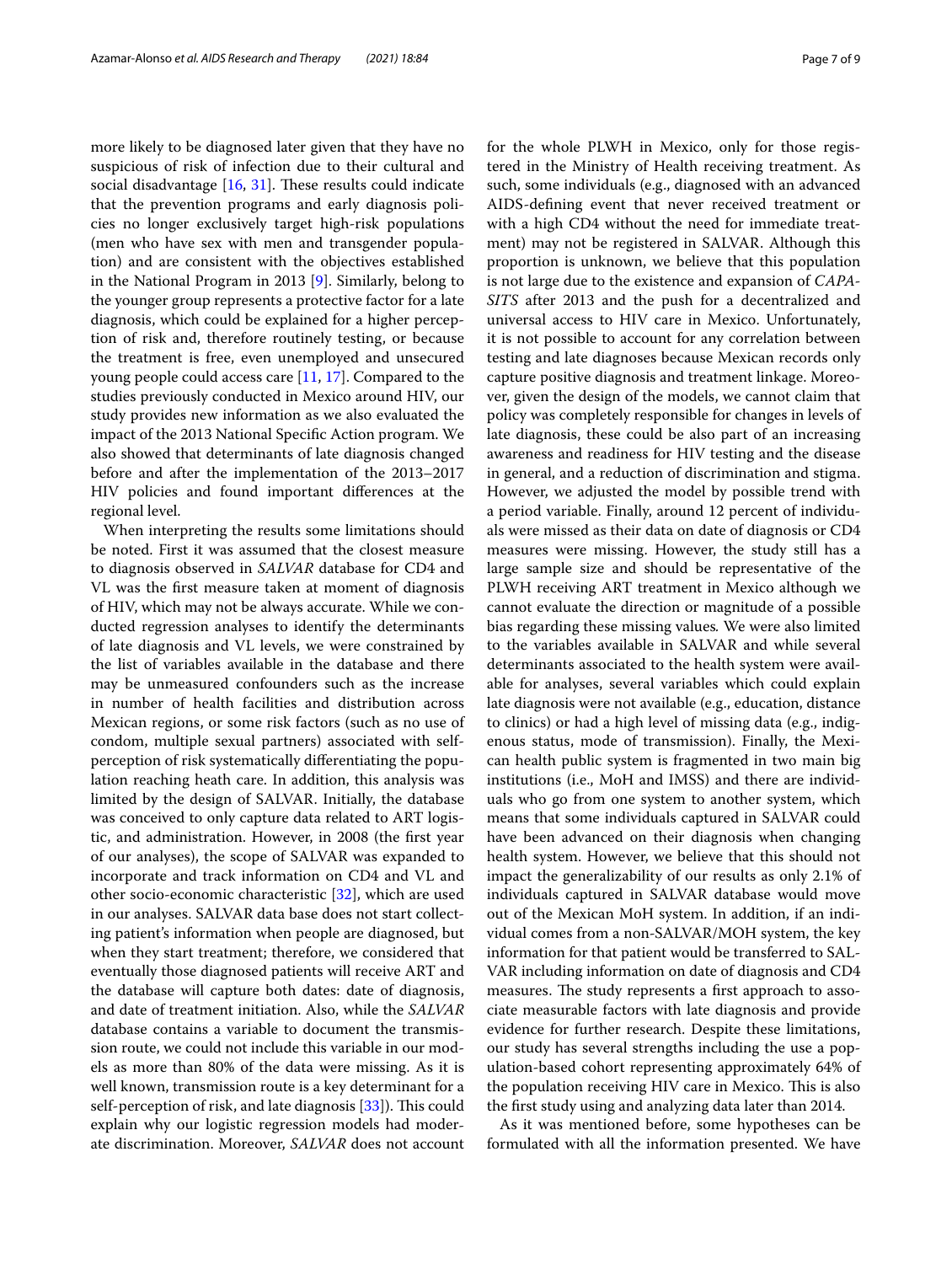identifed key indicators, trends, and predictors of CD4 and VL levels at diagnosis to inform about the HIV/AIDS epidemic in Mexico. Although we observed a decrease in the number of individuals with a late diagnosis after the implementation of the 2013 National Specifc program, this proportion is still high regarding the objective set in the 2013–2018 national plan (30%), and efforts should continue to improve HIV outcomes at diagnosis and reduce HIV transmission. Future research is also required to continue to evaluate the efectiveness of prevention programs such as increasing the HIV diagnosis rates and reaching broader populations for early detection, Furthermore, the information from SALVAR database could be analyzed to identify time from diagnosis to treatment, and what can be improved to ensure access to antiretroviral therapy through the universal access program in Mexico. Finally, additional research should be made to measure the specifc diferences in economic resources and possible improvements to lead changes in national programs to reduce inequalities across health facilities and Mexican regions.

#### **Conclusions**

The results of this study indicate that the proportion of individuals with a late HIV diagnosis decreased marginally following the National HIV program implemented in 2013 in Mexico. However, the proportion of late HIV diagnosis remains much above the proposed levels in the National Specifc Action Plan 2013–2018. Analyzing those factors that identify high-risk populations for a late diagnosis could expedite the achievement of policy objectives and improve national indicators of HIV in Mexico. Therefore, more efforts should be allocated to improve early detection and treatment of HIV.

#### **Abbreviations**

PLWH: People living with HIV; SALVAR: Antiretroviral therapy administration, logistics, and surveillance system in Spanish.; VL: Viral Load; CAPASITS: Ambulatory Centers for Prevention and Attention for HIV/AIDS and Sexually Transmitted Infections in Spanish; SDs: Standard deviations; IQR: Interquartile; OR: Odds ratios.

#### **Supplementary Information**

The online version contains supplementary material available at [https://doi.](https://doi.org/10.1186/s12981-021-00409-0) [org/10.1186/s12981-021-00409-0](https://doi.org/10.1186/s12981-021-00409-0).

#### **Acknowledgements**

The authors acknowledge to the Center for Aids Prevention and Control in Mexico (CENSIDA) the authorization to use the information for the analysis performed. AA acknowledges the fnancial support of the Consejo Nacional de Ciencia y Tecnología (CONACYT) to carry out his PhD studies.

#### **Authors' contributions**

All authors have contributed to the conception and design of the analysis; data; drafting and reviewing of the manuscript; and approval of the fnal version. AA: Conception and design of the analysis, data analysis, drafting and reviewing of the manuscript. JET: Conception and design of the analysis, data analysis review, drafting and reviewing of the manuscript, and approval of the fnal version. SB: Conception and design of the analysis, data analysis review, drafting and reviewing of the manuscript, and approval of the fnal version. FS: Conception and design of the analysis, drafting and reviewing of the manuscript, and approval of the fnal version. LM: Conception and design of the analysis, data analysis review, drafting and reviewing of the manuscript, and approval of the fnal version. AC: Conception and design of the analysis, drafting and reviewing of the manuscript, and approval of the fnal version. All authors read and approved the fnal manuscript.

#### **Funding**

Authors have no source of funding to declare.

#### **Availability of data and materials**

The data that supports the fndings of this study are available from SALVAR and CENSIDA Mexico, but restrictions apply to the availability of these data, which were used under license for the current study, and so are not publicly available. Data are however available from the authors upon reasonable request and with permission of SALVAR and CENSIDA Mexico.

#### **Declarations**

#### **Ethics approval and consent to participate**

We used secondary data. Analyzed data is from an anonymized database. Authors have not contact with participants or their sensitive information such as name or address or any other data that could identifed them. Authors received consent for the use of the SALVAR data set.

#### **Consent for publication**

We used secondary data. Authors have not contact with participants or their specifc information such as name or address. Authors received consent for the publication of results derived from the SALVAR data set.

#### **Competing interests**

This study is part of AA PhD thesis. AA declares that he works full-time for Gilead Sciences Mexico S. de R.L. de C.V. AA declares that he did not receive any fnancial support from the frm to perform the analysis. The information contained in all data set was not used for the frm's beneft, promotion or strategies. The analysis we are presenting do not intend to promote or recommend any of the products mentioned in the paper. The other authors have no conficts of interest to declare.

#### **Author details**

<sup>1</sup> Department of Health Research Methods, Evidence, and Impact (HEI), Faculty of Health Sciences, McMaster University, CRL 201, 1280 Main St West, Hamilton, ON L8S 4K1, Canada. <sup>2</sup> Gilead Sciences Mexico S. de R.L. de C.V, Mexico, USA.<sup>3</sup> Center for Health Systems Research, National Institute of Public Health, Mexico, USA. 4 ChB Department of Pathology and Molecular Medicine, Faculty of Health Sciences, McMaster University, Hamilton, ON, Canada. <sup>5</sup>Center for Health Economics and Policy Analysis (CHEPA), McMaster University, Hamilton, ON, Canada. <sup>6</sup> Biostatistics Unit, Father Sean O'Sullivan Research Centre, St Joseph's Healthcare, Hamilton, ON, Canada. <sup>7</sup> Department of Medicine, McMaster University, Hamilton, Canada. <sup>8</sup> Programs for Assessment of Technology in Health (PATH), The Research Institute of St. Joe's Hamilton, St. Joseph's Healthcare Hamilton, Hamilton, Canada.

# Received: 4 November 2020 Accepted: 26 October 2021

#### **References**

<span id="page-7-0"></span>1. UNAIDS. UNAIDS DATA 2019 [Internet]. Report No.: JC2959E. [https://](https://www.unaids.org/sites/default/files/media_asset/2019-UNAIDS-data_en.pdf) [www.unaids.org/sites/default/fles/media\\_asset/2019-UNAIDS-data\\_en.](https://www.unaids.org/sites/default/files/media_asset/2019-UNAIDS-data_en.pdf) [pdf](https://www.unaids.org/sites/default/files/media_asset/2019-UNAIDS-data_en.pdf)

<span id="page-7-1"></span>**Additional fle 1.**